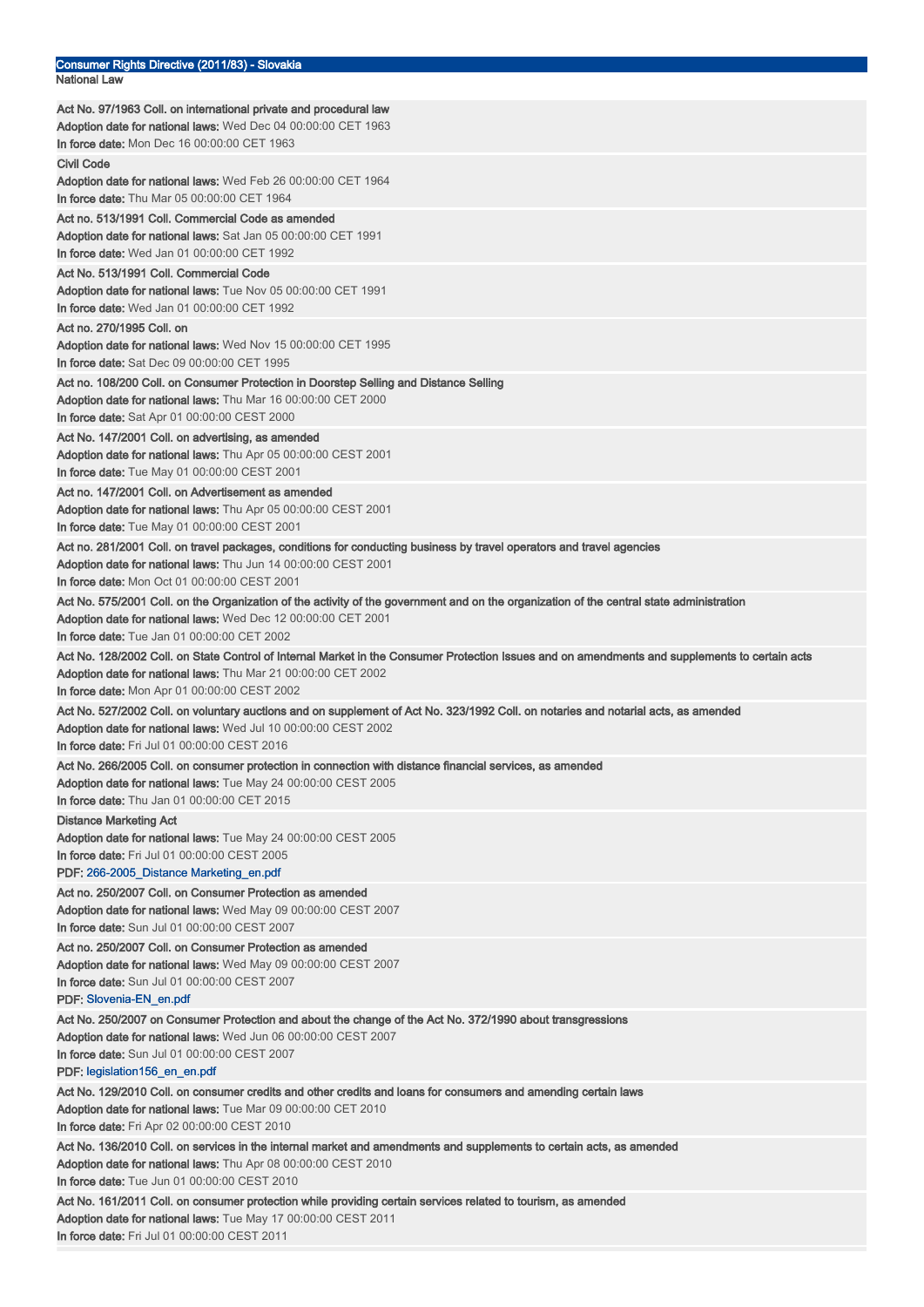| Act No. 251/2012 Coll. on energy , as amended                                                                                                             |
|-----------------------------------------------------------------------------------------------------------------------------------------------------------|
| Adoption date for national laws: Tue Jul 31 00:00:00 CEST 2012                                                                                            |
| In force date: Fri Jul 01 00:00:00 CEST 2016                                                                                                              |
| Act no. 102/2014 on Consumer Protection on the Sale of Goods or Provision of Services based on Distance Contracts and Off-Premises Contract as<br>amended |
| Adoption date for national laws: Tue Mar 25 00:00:00 CET 2014                                                                                             |
| <b>In force date:</b> Thu May 01 00:00:00 CEST 2014                                                                                                       |
| Act No. 160/2015 Coll. Civil Dispute Procedure Code, as amended                                                                                           |
| Adoption date for national laws: Fri Jul 17 00:00:00 CEST 2015                                                                                            |
| In force date: Fri Jul 01 00:00:00 CEST 2016                                                                                                              |
| Non-Smoker-Protection-Act                                                                                                                                 |
| <b>Adoption date for national laws:</b> Fri Jan 01 00:00:00 CET 9999                                                                                      |
| In force date: Thu Jul 01 00:00:00 CEST 2004                                                                                                              |
| <b>Constitution of Slovak Republic</b>                                                                                                                    |
| <b>Adoption date for national laws:</b> Fri Jan 01 00:00:00 CET 9999                                                                                      |
| In force date: Thu Oct 01 00:00:00 CET 1992                                                                                                               |
| Act No. 108/2000 on Consumer Protection in Doorstep Selling and in Distance Selling                                                                       |
| Adoption date for national laws: Fri Jan 01 00:00:00 CET 9999                                                                                             |
| In force date: Sat Apr 01 00:00:00 CEST 2000                                                                                                              |
| PDF: legislation155_en_en.pdf                                                                                                                             |
| <b>Civil Code</b>                                                                                                                                         |
| <b>Adoption date for national laws:</b> Fri Jan 01 00:00:00 CET 9999                                                                                      |
| <b>In force date:</b> Wed Apr 01 00:00:00 CET 1964                                                                                                        |
| PDF: legislation269_en_en.pdf                                                                                                                             |
| <b>Timeshare Act</b>                                                                                                                                      |
| Adoption date for national laws: Fri Jan 01 00:00:00 CET 9999                                                                                             |
| <b>In force date:</b> Fri Jan 01 00:00:00 CET 9999                                                                                                        |
| Systems on payments Act                                                                                                                                   |
| Adoption date for national laws: Fri Jan 01 00:00:00 CET 9999                                                                                             |
| In force date: Wed Jan 01 00:00:00 CET 2003                                                                                                               |
| Code of international Law No. 97/1963                                                                                                                     |
| Adoption date for national laws: Fri Jan 01 00:00:00 CET 9999                                                                                             |
| In force date: Wed Apr 01 00:00:00 CET 1964                                                                                                               |
| Act No. 281/2001 on Package Travel                                                                                                                        |
| <b>Adoption date for national laws: Fri Jan 01 00:00:00 CET 9999</b><br>In force date: Mon Oct 01 00:00:00 CEST 2001                                      |
| PDF: legislation268_en_en.pdf                                                                                                                             |
| Price Indication Decree No. 387/2007                                                                                                                      |
| Adoption date for national laws: Fri Jan 01 00:00:00 CET 9999                                                                                             |
| In force date: Fri Nov 01 00:00:00 CET 2002                                                                                                               |
| <b>Commercial Code</b>                                                                                                                                    |
| Adoption date for national laws: Fri Jan 01 00:00:00 CET 9999                                                                                             |
| In force date: Wed Jan 01 00:00:00 CET 1992                                                                                                               |
| Act No. 258/2001 on Consumer Credit                                                                                                                       |
| Adoption date for national laws: Fri Jan 01 00:00:00 CET 9999                                                                                             |
| In force date: Fri Jan 01 00:00:00 CET 9999                                                                                                               |
| <b>Bond Papers Act</b>                                                                                                                                    |
| Adoption date for national laws: Fri Jan 01 00:00:00 CET 9999                                                                                             |
| <b>In force date:</b> Tue Jan 01 00:00:00 CET 2002                                                                                                        |
| Act No. 40/2006 Code of Civil Procedure                                                                                                                   |
| Adoption date for national laws: Fri Jan 01 00:00:00 CET 9999                                                                                             |
| <b>In force date:</b> Thu Feb 02 00:00:00 CET 2006                                                                                                        |
| <b>Enforcement System</b>                                                                                                                                 |

No results available

## Cases

SK/0677/99/2015 National ID: SK/0677/99/2015 Common Name: link Directive Part: Chapter 3, Article 14, 1. Decision type: Administrative decision in appeal Decision date: Thu Jan 14 00:00:00 CET 2016 SK/0509/99/2015 National ID: SK/0509/99/2015